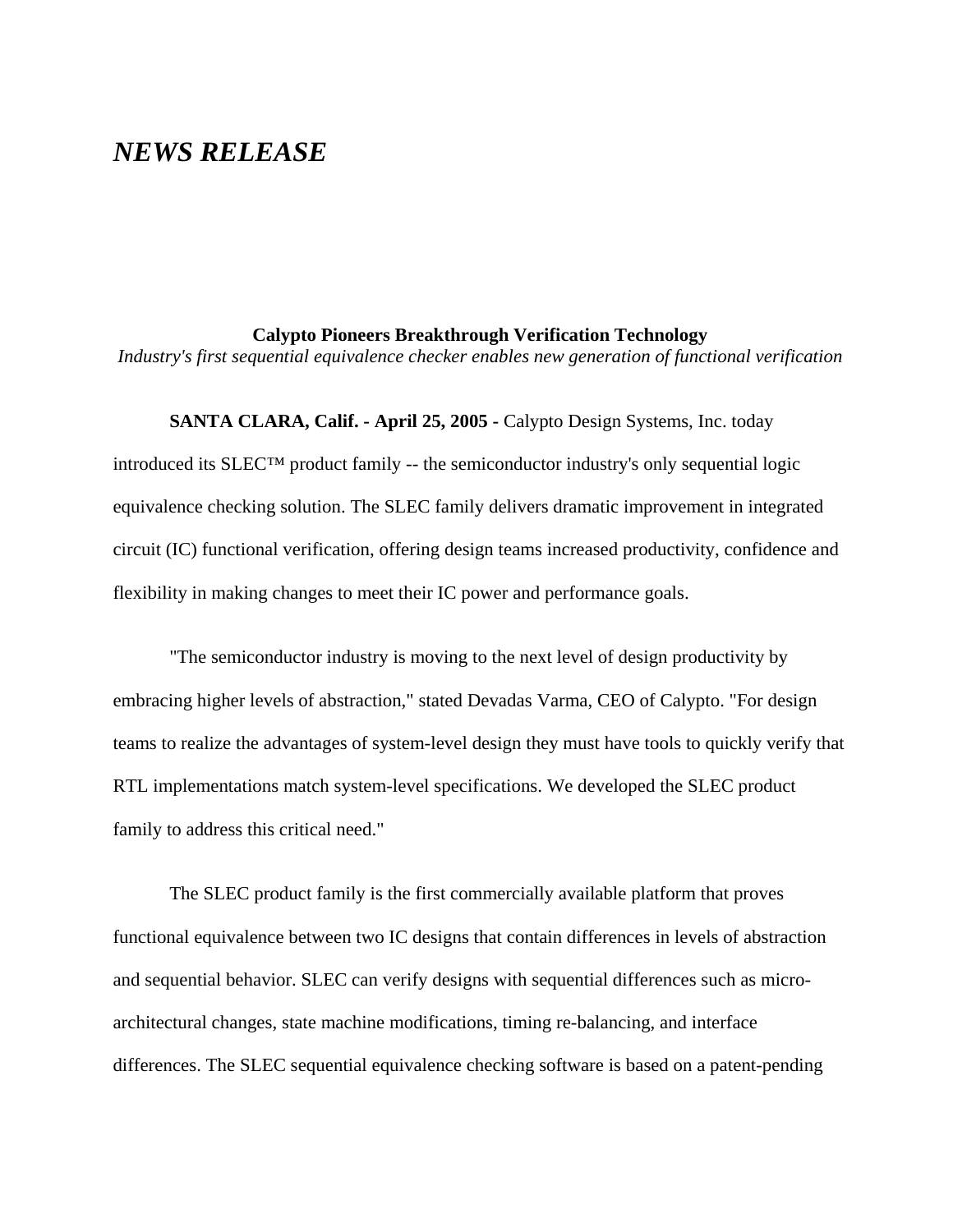hybrid verification technology that, unlike traditional combinational equivalence checkers, can support designs with sequential differences.

"SLEC's ability to verify sequential differences is a strong addition to our advanced verification methodology," said Osamu Tada, department manager of System Level Design and Verification Technology Dept., LSI Product Technology Unit at Renesas Technology Corp. "It offers us an innovative approach for functional verification as we refine our design at various levels of abstraction. We consider SLEC an important tool in our high-level design flow."

The SLEC product family initially includes two products: SLEC SYSTEM and SLEC RTL. SLEC SYSTEM is used by design teams to check that RTL implementations match a system-level design, while SLEC RTL checks functional equivalence between two versions of an RTL design that have dramatically different architectures and timing.

### **Supporting the System-to-RTL Continuum**

Moving to high level design is a process of navigating the System-to-RTL continuum. A continuum approach is required for design teams to work at multiple levels of sequential and data abstraction -- from fully-timed RTL implementation to transaction-level modeling. SLEC allows designers to navigate the System-to-RTL continuum by verifying functional equivalence across levels of sequential and data abstraction.

Design teams who adopted system-level design methodologies can use the SLEC products to leverage their investment in system-level validation to verify and refine RTL implementations. SLEC enables designers to quickly verify RTL refinements without having to spend time running a full regression suite. Likewise, RTL designers can leverage previously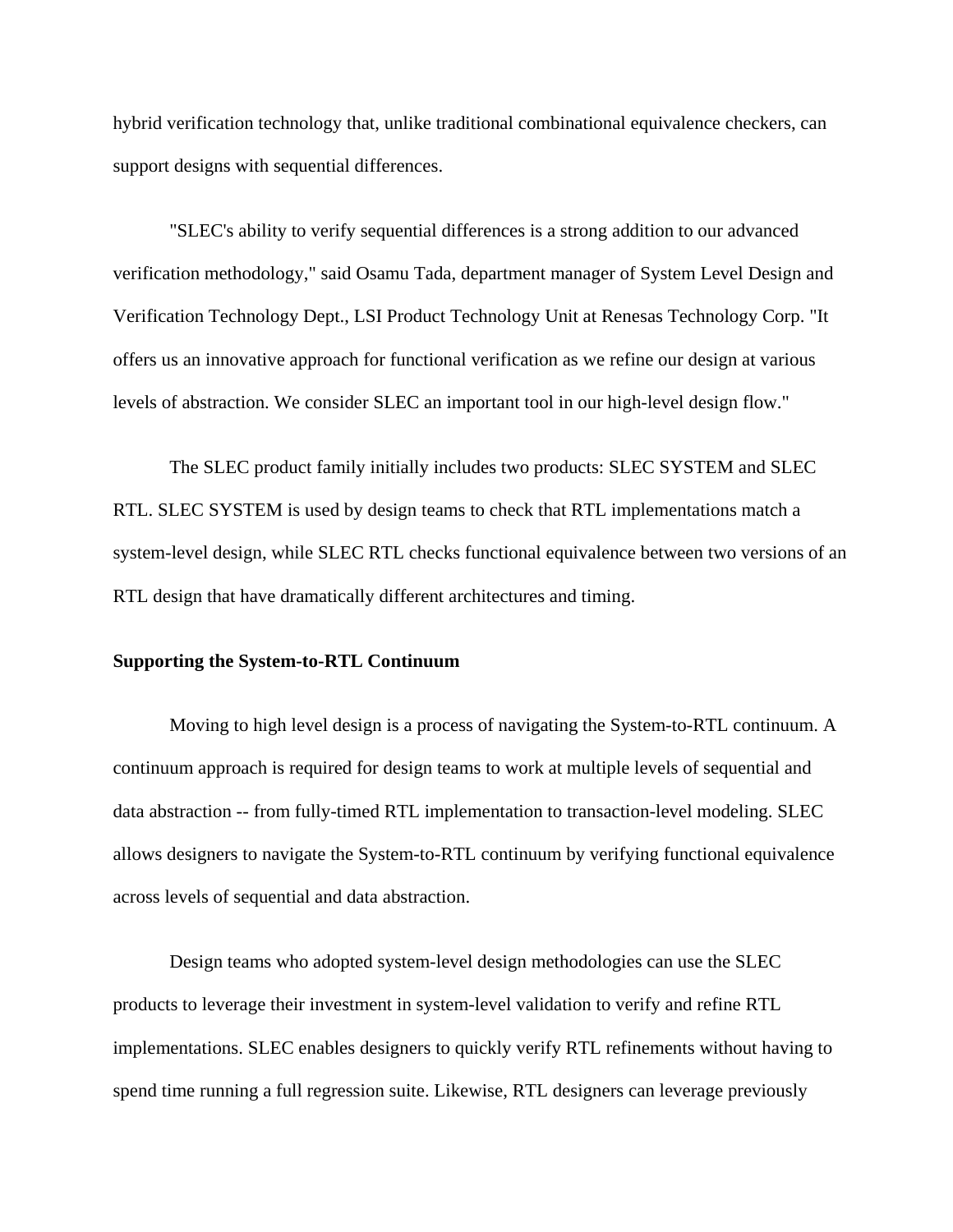validated designs to confidently make sequential changes such as pipelining and resource sharing that would have previously taken weeks of simulation time to verify. In both cases, the SLEC platform delivers a comprehensive sequential verification solution that identifies bugs that are difficult to find or missed when using traditional simulation methods. With SLEC, design teams quickly detect side effects that have been introduced during block-level optimization. This gives engineers more freedom in the design options they have, dramatically improving design efficiency.

Calypto will be hosting demonstrations of the SLEC product family in booth #1818 at the 42nd annual Design Automation Conference taking place in the Anaheim Convention Center from June 13 - 16, 2005. To register for demonstration slots, please visit www.calypto.com.

## **Pricing and Availability**

The SLEC product family is immediately available with support for Verilog, VHDL, SystemC and C/C++ hardware descriptions. Pricing for SLEC products begin at \$175,000 for a one year floating license on Linux platforms.

#### **About Calypto**

Founded in 2002, Calypto Design Systems, Inc. enables IC design teams to bridge the system-to-RTL design gap, thereby saving millions of dollars in design costs and silicon respins. The company delivers software products to leading edge semiconductor and systems companies worldwide. Calypto is privately held with venture funding from Cipio Partners, JAFCO Ventures, Tallwood Venture Capital and Walden International. The company is a